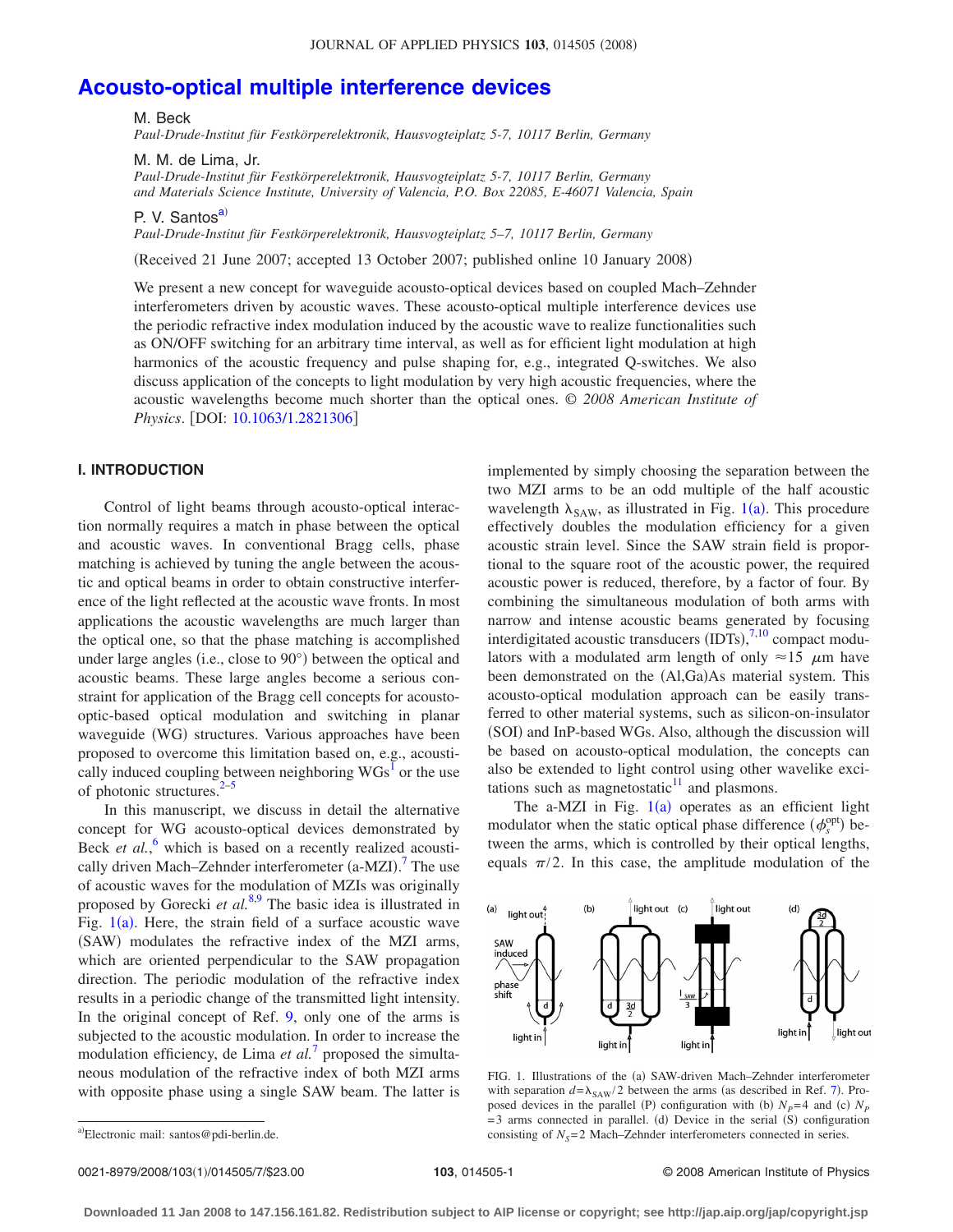<span id="page-1-1"></span>

FIG. 2. (Color online) (a) Dependence of the optical transmission through an ideal a-MZI as a function of the phase modulation amplitude  $\phi_{\text{max}}$ . The time scale is in units of the SAW period  $T_{SAW}$ . (b) Gray-scale representation of the transmission as a function of  $\phi_{\text{max}}$  (horizontal axis) and of time (vertical axis). (c) Fourier decomposition of the transmission into its Fourier components. The dark solid line (denoted as 0) corresponds to the timeaveraged transmission. The numbers denote the order of the harmonic of the SAW frequency.

SAW driving signal will be transferred to the MZI light transmission intensity in the form of a periodic modulation at the SAW frequency  $f_{SAW}$ , with side-bands corresponding to the actual modulation signal. A second functionality offered by the acoustic MZI is the efficient generation of light beams modulated at harmonics of the SAW frequency ( $f_{\text{SAW}}$ ). The best performance for transmission modulation at twice the acoustic frequency is achieved by using a perfectly symmetric device (i.e., for a static optical phase shift  $\phi_{opt} = 0$ ). The light transmission  $T_{\text{MZI}}(\phi_{\text{max}})$  for such a device is given by

$$
T_{\text{MZI}}(\phi_{\text{max}}) = \frac{1}{2} \{ 1 + \cos[2\phi_{\text{max}}(\sin \omega_{\text{SAW}}t)] \},\tag{1}
$$

<span id="page-1-0"></span>where  $\omega_{SAW} = 2\pi f_{SAW}$  is the SAW angular frequency and  $\phi_{\text{max}} = 2\pi\Delta n\ell/\lambda$  denotes the amplitude of the light phase change in each one of the arms.  $\phi_{\text{max}}$  is stated in terms of the arm length  $\ell$  and the amplitude  $\Delta n$  of the refractive index modulation induced by the SAW for a light beam with wavelength  $\lambda$ . The modulation of the transmission at  $2f_{SAW}$  becomes evident in the time dependence of the transmission calculated from Eq.  $(1)$  $(1)$  $(1)$  for different phase shift amplitudes  $\phi_{\text{max}}$  as illustrated in Fig. [2](#page-1-1)(a). The gray-scale plot of Fig.

 $2(b)$  $2(b)$  shows an alternative representation of the transmission over a wide range of phase amplitudes  $\phi_{\text{max}}$ , where the vertical and horizontal scales correspond, respectively, to time and  $\phi_{\text{max}}$ . The dark areas represent regions of reduced transmission. For operation under a fixed phase  $\phi_{\text{max}}$  (corresponding to the time dependence along a vertical line of the plot), the transmission is modulated at even multiples of  $f_{SAW}$ , with minima corresponding to the dark regions. Although its average value reduces under acoustic excitation, the transmission will always contain many even harmonics of the fundamental modulation frequency  $2f_{SAW}$ , as shown in the harmonic decomposition in Fig.  $2(c)$  $2(c)$ . A minimum average transmission *T*≈−5.25 dB is obtained for  $\phi_{\text{max}}$ ≈1.9 rad [cf. thick line in Fig.  $2(c)$  $2(c)$ , which yields the average transmission through the device. Note, however, that the transmission always reaches unity twice during each SAW cycle, independent of the modulation phase  $\phi_{\text{max}}$ .

In contrast to modulation and harmonic generation, switching applications demand the suppression of the transmitted (or reflected) light intensity for an arbitrary time interval. Due to the periodic nature of the acoustic modulation, this functionality cannot be realized using the simple structure of Fig.  $1(a)$  $1(a)$ . The same applies to signal processing applications where one wants to control the intensity of the transmitted light. These restrictions can be easily overcome if one operates with light pulses much shorter than the SAW period. In this case, efficient switching and pulse intensity control can be realized using the simple a-MZI of Fig. [1](#page-0-1) by synchronizing the light pulses with the SAW phase.

In this paper, we describe a new class of WG acoustooptical devices denoted acousto-optical multiple interference devices, AOMID) based on the modulation of MZI interferometers with multiple arms by an acoustic wave. These devices use the periodic modulation of WG structures by acoustic waves to realize (a) ON/OFF switches for continuous wave (cw) light beams with arbitrary "ON" and "OFF" times [as opposed to the modulation at the acoustic frequency demonstrated for the acoustic MZI of Fig.  $1(a)$  $1(a)$ ]; (b) harmonic generators yielding light beams modulated at a multiple of the acoustic frequency; and (c) pulse shapers for the generation of short light pulses. Due to the strength of the acousto-optic interaction, the interaction length between the optical and acoustic waves in AOMIDs is expected to be much shorter than for electro-optical devices. In addition, AOMIDs are compatible with integrated optics components and can be fabricated using conventional planar technology. Finally, since the operation principle relies on the elastooptical effect, the concept applies to a wide range of material systems including, for instance, SOI and WGs based on amorphous materials, where linear electro-optical effects are forbidden by symmetry.

In the following section (Sec. II), we discuss the design of AOMIDs as well as the framework for the calculation of the optical transmission through the proposed WG structures. Section III A analyzes the dependence of the calculated optical transmission on the optical phase shift induced by the acoustic wave for different device configurations. The performance of the proposed devices for ON/OFF switching and for high harmonic generation are discussed in Secs. III B and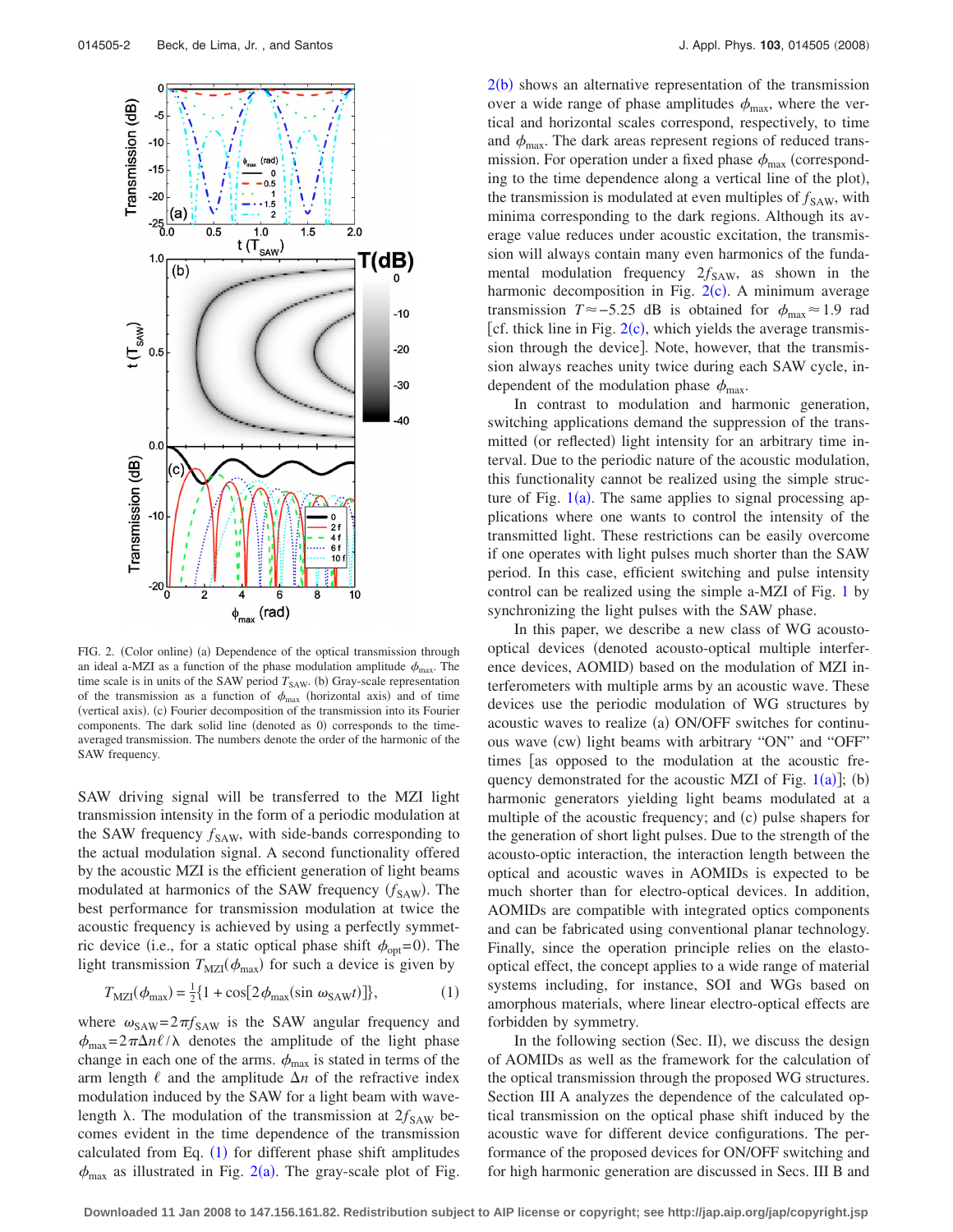III C, respectively. A further approach to modulate light with very high acoustic frequencies will be presented in Sec. IV. The main conclusions of the manuscript are summarized in Sec. V.

## **II. DEVICE CONCEPTS**

The functionalities of the AOMIDs rely on the control of the transmitted intensity of a continuous wave (cw) light beam by the SAW intensity. Although the acoustic wave reduces the average transmission through the simple a-MZI of Fig. [2,](#page-1-1) the transmitted light still reaches unity twice within each SAW cycle. The simultaneous reduction of the average value as well as of the amplitude of the transmission oscillations can be achieved by increasing the number of arms  $(N)$  in the interferometer. As will be discussed in detail below, the arms can be connected in parallel configuration "P," cf. Figs.  $1(b)$  $1(b)$  and  $1(c)$ ] or in series [configuration "S," cf. Fig.  $1(d)$  $1(d)$ ]. In order to analyze the transmission properties of these devices, we will make the following simplifying assumptions:

1. All interferometer arms have the same optical path length in the absence of acoustic excitation, i.e., all optical phase differences vanish for all paths between input and output (or are multiples of  $2\pi$ ). Hence, all optical beams interfere constructively and the devices have unitary transmission when the SAW is turned off. $12$ 

2. In each arm, the light experiences a SAW-induced sinusoidal phase modulation with the same amplitude  $\phi_{\text{max}}$ .

3. The arm widths are much smaller than the SAW wavelength  $\lambda_{SAW}$ , so that the SAW-induced refractive index modulation  $\Delta n$  can be considered constant across the arm cross section. Concepts to overcome this constraint will be discussed in Sec. IV.

4. The light propagation time through each arm (given by  $d/(n_{\text{eff}}c_0)$ , where  $c_0$  is the light speed in vacuum, *d* the arm length, and  $n_{\text{eff}}$  the effective refractive index of the WG) is much shorter than  $T_{\text{SAW}}/N$ .

In the P devices,  $N_P \geq 2$  interferometer arms are connected in parallel, as illustrated for  $N_P=4$  and  $N_P=3$  in Figs.  $1(b)$  $1(b)$  and  $1(c)$ , respectively. The arms are spaced in such a way that they experience SAW phases differing by  $2\pi m/N_p$  $(m=1,\ldots,N_{P-1})$ , i.e., the SAW phases of the  $N_P$  arms are equally spaced within  $2\pi$ . This SAW phase distribution is essential for the operation of the devices. The most obvious way to arrange the WGs is by choosing a separation of  $\lambda_{\text{SAW}}/N_P$  between the center positions of adjacent arms. Note, however, that the phase relationship remains unchanged if the distance between the arms is changed by a multiple of  $\lambda_{SAW}$ . The device in Fig. [1](#page-0-1)(b) has  $N_P$ =4 and consists of two a-MZIs connected in parallel and separated by  $5\lambda_{SAW}/4$ . This design uses symmetric Y-shaped (or T-shaped) WG splitters to ensure equal light phase shifts through each of the arms, an approach that can be extended to devices with  $N_P = 2^m$  arms (*m* is an integer). Devices with an arbitrary number of arms can be realized, e.g., using multimode interference (MMI) couplers, $^{13}$  as illustrated in Fig.  $1(c)$  $1(c)$  for *N<sub>P</sub>*=3. The requirement of equal light phase shifts in the absence of a SAW can be satisfied by using WGs of different widths (as indicated in the figure, where the center arm is thicker than the outer ones), leading to different effective refractive indices for the optical modes.

It is easy to see from Fig.  $1(b)$  $1(b)$  that the total transmission becomes invariant with respect to shifts of the SAW phase by  $2\pi/N_P$ . As a result, when the refractive index of the arms is modulated by a SAW with frequency  $f_{SAW}$ , the transmitted intensity will contain only harmonics of the fundamental frequency  $N_P f_{SAW}$ .<sup>[14](#page-6-3)</sup> With the above-mentioned assumptions, the optical transmission coefficient is obtained by adding the transmitted field through the arms according to

$$
T_P^{(N_P)}[t, \varphi_s^{\text{SAW}}] = \left| \frac{1}{N_P} \sum_{m=0}^{N_P - 1} e^{i \left[ \phi_{\text{max}} \sin \left( \omega_{\text{SAW}} t + \frac{2\pi m}{N_P} + \varphi_s^{\text{SAW}} \right) \right]} \right|^2, \tag{2}
$$

where  $\varphi_s^{\text{SAW}}$  is the phase of the SAW at the first interferometer arm  $(\varphi_s^{\text{SAW}})$  depends on the distance between the transducer and the interferometer arms). This factor does not affect the transmission amplitude in the P configuration but will be important for S devices, which are discussed in the following.

In the S configuration, P devices are connected in series and arranged to be modulated at different phases of the acoustic wave. The corresponding design for  $N<sub>S</sub>=2$  interferometers connected in series, each with  $N_p=2$  arms [i.e., corresponding to the a-MZIs in Fig.  $1(a)$  $1(a)$ ], is illustrated in Fig.  $1(d)$  $1(d)$ . As in the parallel configuration, the lateral separations between the a-MZIs is chosen such that the SAW-induced phase shifts in the individual arms are evenly distributed within the  $2\pi$  SAW phase range [e.g., by an equidistant phase spacing equal to  $2\pi/(N_S N_P)$ ]. The transmission intensity is given by

$$
T_S^{(N_P,N_S)}[t] = \prod_{m=0}^{N_S-1} T_P^{(N_P)} \left[ t, \frac{2\pi m}{N_S N_P} \right].
$$
 (3)

Arbitrary combinations of  $N<sub>S</sub>$  and  $N<sub>P</sub>$  are possible, and also devices with unequal numbers of parallel arms may be connected in series. For simplicity, in the following we will restrict the discussion to (i) P devices consisting of  $N_p$  arms  $(i.e., N<sub>S</sub>=1)$  and (ii) S devices consisting of  $N<sub>S</sub>$  a-MZIs connected in series (i.e.,  $N_P = 2$ ).

#### **III. RESULTS**

## **A. Optical response**

The gray scale plots of Figs.  $3(a)$  $3(a)$  and  $3(b)$  compare the transmission (in decibels) of P and S devices with a total number of four arms {corresponding to  $N=N_P\times N_S=4\times 1$ [Fig. [3](#page-3-0)(a)] and  $N=N_P \times N_S = 2 \times 2$  [Fig. 3(b)]}, respectively. As in Fig.  $2(b)$  $2(b)$ , dark areas indicate regions of reduced transmission and the horizontal and vertical scales represent the modulation amplitude  $\phi_{\text{max}}$  (horizontal scale) and time (in units of the SAW period  $T_{SAW}$ ), respectively. The corresponding plots for devices with a total of eight arms (i.e., with  $N=N_P \times N_S = 8 \times 1$  and  $N=N_P \times N_S = 4 \times 2$  are shown in Figs.  $3(c)$  $3(c)$  and  $3(d)$ , respectively.<sup>15</sup>

**Downloaded 11 Jan 2008 to 147.156.161.82. Redistribution subject to AIP license or copyright; see http://jap.aip.org/jap/copyright.jsp**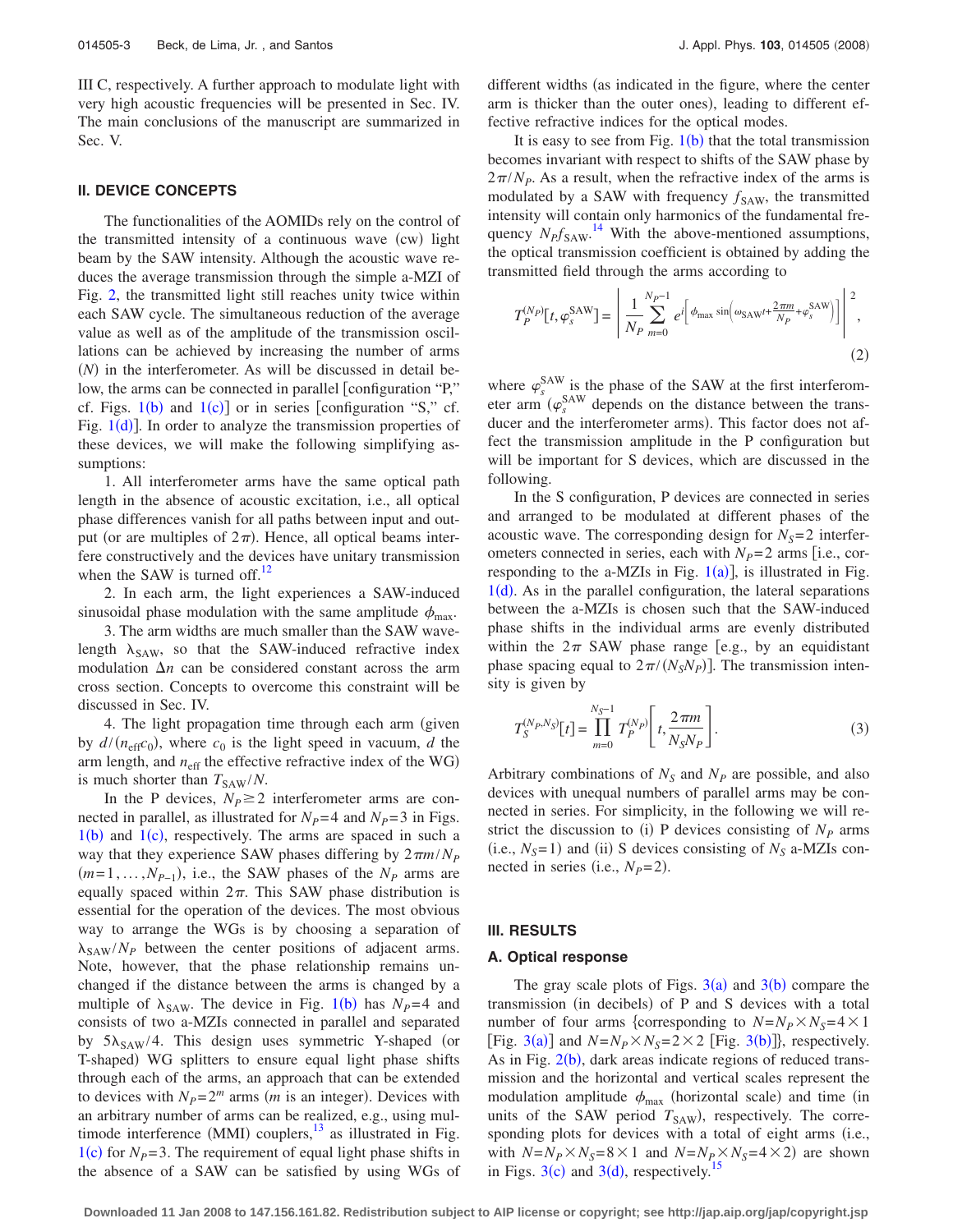<span id="page-3-0"></span>

FIG. 3. (Color online) Transmission of devices with a total number of four  $[(a)$  and  $(b)$ , top panels] and eight  $[(c)$  and  $(d)$ , bottom panels] interferometer arms, respectively. The left panels show results for the P configuration with (a)  $N_p=4$  and (c)  $N_p=8$  arms. The right panels S display the transmission for S devices with (b)  $N<sub>S</sub>=2$  and (d)  $N<sub>S</sub>=4$ . In each panel, the upper plot shows a gray-scale representation of the transmission as a function of the modulation amplitude  $\phi_{SAW}$  (horizontal scale) and time (vertical scale). The lower plot in each panel displays the Fourier components of the transmitted intensity for various multiples of the SAW frequency (indicated in the legend), with the thick solid lines denoted as "0" corresponding to the average transmission. The dots in the lower plot of (c) show the Bessel function  $J_0^2(\phi_{SAW})$ , which essentially coincides with the average transmission for  $\phi_{\text{max}}$  < 6 rad.

The number of low-transmission regions increases with the number of arms and with  $\phi_{\text{max}}$ , thus leading to a higher harmonic content. The latter is shown in the harmonic decomposition displayed in the diagrams below each gray-scale plot. Here, the zero frequency component (indicated by the thick solid line) corresponds to the average (cw) transmission through the device. Note that the fundamental modulation frequency is equal to the SAW frequency multiplied by the total number of arms. In each case, the fundamental modulation component with frequency  $Nf_{SAW}$  and up to three higher harmonics are shown by the thin lines.

The distribution of harmonic components is qualitatively different for the P and S configuration. While the transmission of the P configuration for a given modulation phase  $\phi_{\text{max}}$  is normally dominated by a single harmonic component, the response of the S configuration contains several harmonics of comparable amplitude [see lower plots in each of the panels in Fig.  $3(c)$  $3(c)$ ]. Note, for instance, that the amplitudes of the 8th and 16th harmonics for  $\phi_{SAW} \approx 4$  rad are comparable to the average transmission (zeroth order) for the device with  $N=8$  in the S configuration [Fig. [3](#page-3-0)(d)]. For the P

<span id="page-3-1"></span>

FIG. 4. (a) Maximum residual transmission in the OFF state and (b) phase shift amplitude  $\phi_{\text{max}}$  per interferometer arm required to achieve a 20 dB suppression of the averaged transmission intensity calculated for P and S devices with the same total number of arms  $N=N_S \times N_P$ . For  $N < 4$ , -20 dB transmission cannot be achieved.

configuration, in contrast, the corresponding amplitudes of the 16th harmonic for the same phase is much smaller. This behavior is also reflected in the larger number of dark regions for a particular phase  $\phi_{\text{max}}$  in the gray scale plots for S devices in Figs.  $3(c)$  $3(c)$  and  $3(d)$ .

## **B. Acoustic switches**

Operation as an ideal ON/OFF switch requires that the total transmission drops to a small value for a particular SAW amplitude. Ideally, this condition corresponds to a vertical line of vanishing transmission in the gray-scale dia-grams of Fig. [3.](#page-3-0) For the P configuration (left panels in Fig. [3](#page-3-0)), this condition is best satisfied near  $\phi_{\text{max}}$  = 2.4 rad [cf. Fig.  $3(c)$  $3(c)$ , where the transmission reduces for all harmonic components. In fact, it can be shown that in the limiting case of  $N_P \rightarrow \infty$ , the average transmission of devices becomes equal to  $J_0^2(\phi_{\text{max}})$ , where  $J_0$  is the zeroth-order Bessel function of the first kind.  $J_0^2$  is displayed by the dots in the lower graph of Fig. [3](#page-3-0)(c). This function has its first zero at  $\phi_{\text{max}}$  $=2.40483$  rad, and reproduces very well the average (cw) transmission of parallel AOMIDs with a large number of arms  $(N_P \ge 8)$  in the phase range  $\phi_{\text{max}} \le 6$  rad. For smaller  $N_P$ , the average transmission also reduces for  $\phi_{\text{max}}$  $\approx$  2.40 rad, but the transmission signal contains harmonic components with significant amplitudes [cf. Fig.  $3(a)$  $3(a)$ ].

The S configuration can also be used for ON/OFF switches. As in the P devices, the high-transmission ON state is obtained by switching off the SAW. A low-transmission (OFF) state is achieved for a SAW-induced phase equal to an odd multiple of  $\phi_{SAW} = \pi/2$  rad. As can be easily seen in Fig.  $1(d)$  $1(d)$ , these phase values block the transmission of one of the serial sections, leading to an overall transmission reduction [cf. Fig.  $1(d)$  $1(d)$ ]. The phase dependence of the transmission for devices with four and eight serial sections is displayed in Figs.  $3(b)$  $3(b)$  and  $3(d)$ , respectively.

In order to compare the two configurations, Fig.  $4(a)$  $4(a)$ displays the residual transmission in the OFF state for P and S devices as a function of the total number of arms  $N_S$  $X_{\mathcal{N}_P}$ . The residual transmission is defined as the maximum instantaneous transmission during a SAW cycle, which was found to be typically approx. 3 dB above the average (or cw) transmission. The residual transmission is much lower for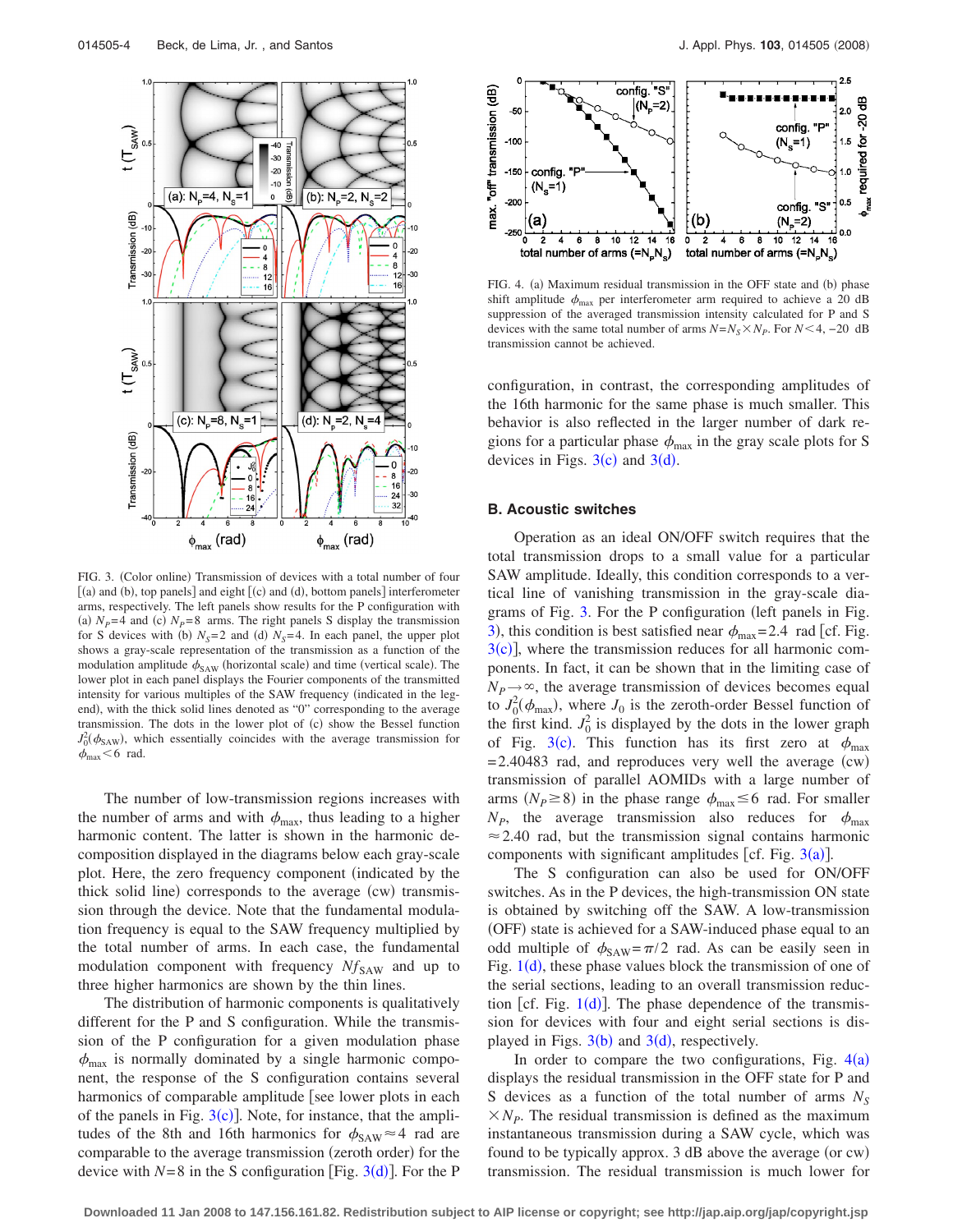the P than for the S configuration for devices with more than three arms. In addition, in the P configuration the residual transmission reduces much faster with the number of arms, thus making it possible to achieve very high ON/OFF contrast ratios. One disadvantage of the P configuration, however, is the higher phase modulation amplitude ( $\phi_{\text{max}}$ )  $\approx$  2.4 rad) required to reach a given level of transmission suppression as compared to S devices ( $\phi_{\text{max}} \approx 1.6$  rad), which translates into lower acoustic switching powers. The modulation phase for the S configuration can be further reduced by increasing the number of WGs. This behavior is illustrated in Fig.  $4(b)$  $4(b)$ , which compares for the two configurations the required number of arms to achieve an average transmission of  $1\%$  in the OFF state (corresponding to a 20) dB reduction relative to the ON state). In contrast, for P devices the required  $\phi_{\text{max}}$  values for the OFF state are essentially independent of the number of arms.

For realistic devices, the advantages associated with the higher contrast of the P configuration as compared to S may be partially offset by the narrower width of the transmission minima as a function of  $\phi_{\text{max}}$  (cf. Fig. [3](#page-3-0)), which makes the residual transmission of P devices more sensitive to fabrication errors. The P configuration, however, is easier to imple-ment using the narrow focused acoustic beams<sup>7[,10](#page-5-7)</sup> required for compact devices, since a single IDT can drive several arms. A single transducer can also be used for the S configuration if the serial sections can be connected by U-shaped WGs, as illustrated in Fig.  $1(a)$  $1(a)$ . This design, however, requires WGs with small curvature radii (on the order of a few acoustic wavelengths), which are more easily implemented in material systems with high refractive index contrast  $[e.g.,]$ SOI and membrane WGs].

#### **C. Generation of high harmonics and pulses**

So far, we have concentrated on ON/OFF switching applications, where one operates the AOMIDs at a modulation phase yielding minimum transmission. AOMIDs can also deliver other functionalities, such as light modulation at harmonics of the SAW frequency as well as the generation of short light pulses. For these applications, one takes advantage of the fact that AOMIDs generate several harmonics of the fundamental SAW frequency, in particular, for highphase-modulation amplitudes  $\phi_{\text{max}}$  [cf. Figs. [1](#page-0-1)(b) and 1(d)]. The modulation of a cw input light beam at a particular harmonic of the SAW frequency is best realized in the P configuration, where the number of high-frequency components contributing to the total modulation is smaller than for the S configuration. This property can be used for the selective modulation of the transmitted light beam at a particular harmonic of the SAW frequency by an appropriate choice of the number of arms and modulation amplitude. As an example, Fig.  $5(a)$  $5(a)$  shows the efficient generation of the 6th harmonic of the SAW frequency using a P device consisting of three arms modulated with a phase amplitude  $\phi_{\text{max}}$  $=4\pi/3$  rad.

Short light pulses can be realized by exploring the high harmonics content of the S configuration. Figure  $5(b)$  $5(b)$  $5(b)$  shows the transmission of three a-MZI connected in series and sub-

<span id="page-4-0"></span>

FIG. 5. (Color online) (a) Transmission of a device consisting of three arms connected in parallel, showing the strong modulation at the 6th harmonic of the SAW frequency. (b) Transmission of a device consisting of three a-MZIs connected in series, showing the generation of six short light pulses per SAW period.

jected to modulation amplitudes  $\phi_{\text{max}}=2\pi/\sqrt{3}$  rad (solid line) and  $8\pi/\sqrt{3}$  rad (dashed line), respectively. These devices reflect the incoming cw light beam, except for short periods of time when the transmission approaches unity. Possible applications include output mirrors for integrated lasers capable of generating short light pulses without modelocking (integrated Q-switches). In the illustrated example  $(N_s=3$  and  $\phi_{\text{max}}=8\pi/\sqrt{3}$  rad), repetition rates of 10 GHz and 40 GHz can be realized using SAW frequencies of 1.67 GHz and 6.67 GHz, respectively.

The operation of the AOMIDs requires that the WGs are excited by a traveling SAW beam in order to produce the correct phase modulation difference between the arms. The interdigitated transducers employed for the generation of these beams are, in general, bidirectional devices, which emit SAWs in both directions along their axes. The overall modulation efficiency of the devices can then be increased by using unidirectional transducers, which emit preferentially along one direction.

## **IV. HIGH ACOUSTIC FREQUENCIES**

In the previous sections, we have implicitly assumed that the width of the WG arms forming the AOMIDs, which is dictated by the optical wavelength and the refractive indices of the materials, is much smaller than the acoustic wavelength  $\lambda_{SAW}$ . This condition is normally satisfied for modulators operating in the near-infrared and visible light range using acoustic waves with frequencies up to a few gigahertz. During the last two decades, different approaches have been proposed for the generation of acoustic waves with frequencies up to the terahertz range, where the acoustic wavelengths become much shorter than the optical ones. Examples are the piezoelectric generation of bulk acoustic waves, where frequencies up to 96 GHz have been reached,<sup>16</sup> as well as the generation of acoustic waves using short laser pulses. In the last case, the generation of acoustic pulses with frequencies in the terahertz range has been demonstrated, as well as their application for optical control in the picosecond time scale. $17,18$  $17,18$ 

While short acoustic wavelengths are expected to increase the frequency response of acousto-optical devices, novel designs are required for optical control using either the simple a-MZI or the coupled interferometer structures. Figure [6](#page-5-8) illustrates one approach compatible with very short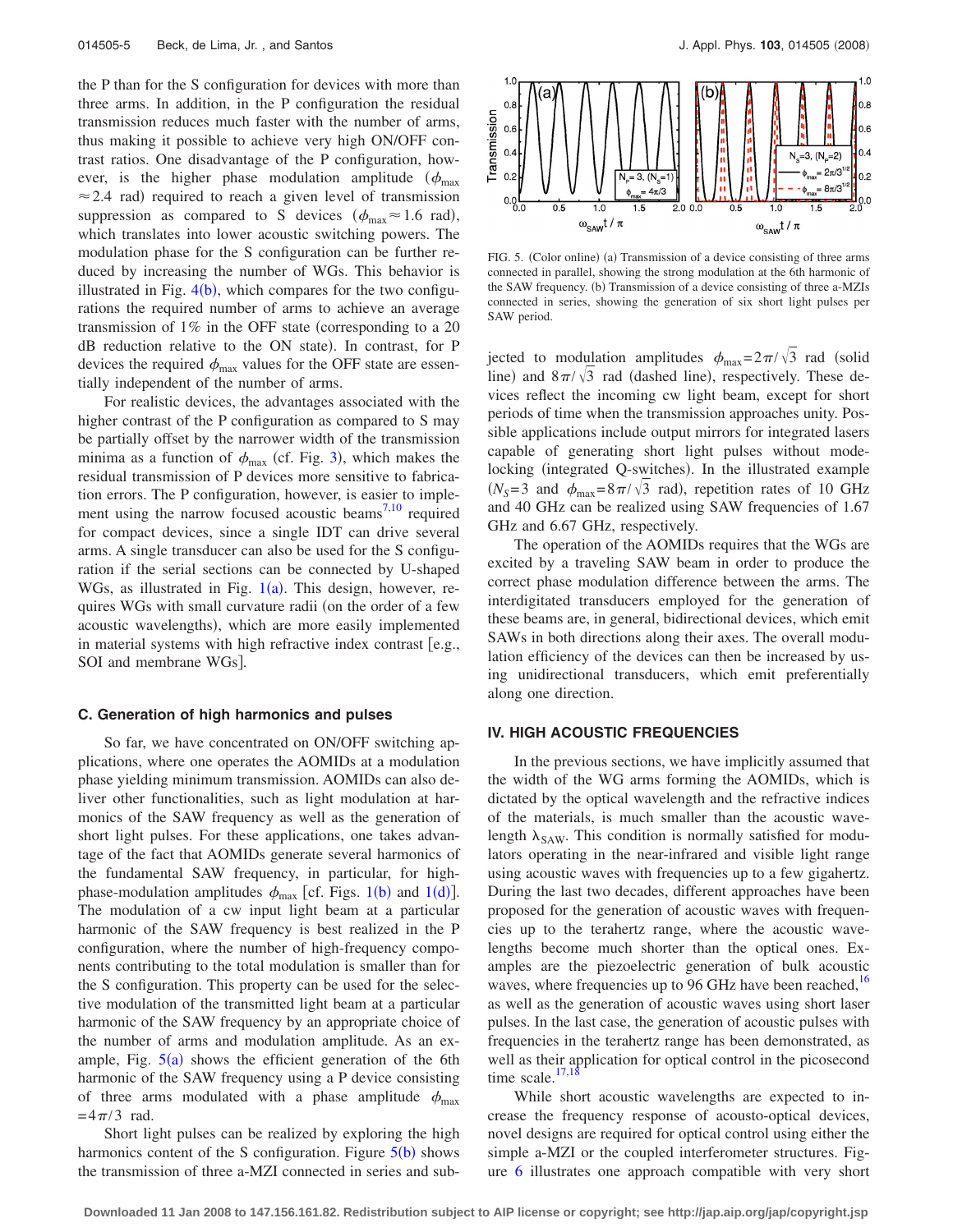<span id="page-5-8"></span>

FIG. 6. (Color online) Acousto-optical modulation using structured WGs consisting of layers of materials 1 and 2 with thicknesses corresponding to half an acoustic wavelength  $(\lambda_A)$ . The modulation amplitude  $\delta n_i$  (*i*=1,2) of refractive indices of the two materials induced by the acoustic field are assumed to have different amplitudes (i.e.,  $\delta n_1 \gg \delta n_2$ ).

acoustic wavelengths based on structured WGs. Here, the core of the optical WGs forming the MZI arms is replaced by a periodic layer stack (a superlattice) with a repetition period much smaller than the light wavelength. We will consider in the following the simplest configuration, where the superlattice consists of two materials (1 and 2) with refractive indices  $n_1$  and  $n_2$ , respectively. For the optical wave, the superlattice is equivalent to a homogeneous effective medium with an effective refractive index  $n_{\text{eff}}$  that depends on the light wavelength, polarization, as well as on the optical properties and thicknesses of the constituent layers. For equal layer thicknesses and light polarization in the plane of the layers, the effective refractive index is given by  $n_{\text{eff}} \approx \sqrt{(n_1^2 + n_2^2)/2}$ . We will further assume that the acoustically induced change in the refractive index of material  $1(\delta n_1)$  is much larger than for layer 2 (i.e.,  $\delta n_1 \gg \delta n_2$ ). This requirement can be fulfilled, for instance, by operating at a photon energy close to an electronic transition of material 1. Under these conditions, the modulation amplitude  $(\delta n_{\text{eff}})$  of the effective refractive index induced by the acoustic field becomes  $\delta n_{\text{eff}} = \frac{1}{2}$  $\frac{n_1}{n_{\text{eff}}} \delta n_1.$ For application, the reduced acoustically induced phase modulation as compared to a simple WG of material 1  $(=\delta n_1)$  can be compensated by using longer WGs.

The superlattice approach becomes especially appealing for acousto-optical modulation by bulk (instead of surface) acoustic waves, if the WGs can be fabricated by growing layers with different dielectric materials. An example of a serial switch using bulk acoustic transducers is illustrated in Fig. [7.](#page-5-9) Here, each horizontal WG section consists of a layer stack with high effective refractive index separated by clad-

<span id="page-5-9"></span>

FIG. 7. (Color online) Optical switch consisting of two acoustic Mach-Zehnder modulators in series and modulated by bulk acoustic waves. The superlattice WGs (cf. Fig. [6](#page-5-8)) in this case were fabricated by growing dielectric layers of different refractive indices. The acoustic waves were generated by transducers deposited on the top of the sample.

ding layers with lower index. The Y-splitters are produced by optically interconnecting the two layers. The WGs are modulated by two transducers deposited on the surface of the sample. Configurations using a single transducer are also viable if the depth of the two serial sections can be controlled, thus leading to different SAW phases in the two sections. Alternatively, high-frequency bulk waves can be produced using short laser pulses.<sup>17,[18](#page-6-7)</sup> We note that Gottlieb and Brandt<sup>19</sup> have proposed a similar concept for acousto-optical phase shift arrays using bulk acoustic waves to drive a single, unstructured WG: the novelty of the scheme in Fig. [7](#page-5-9) results from the combination of superlattice WGs with the multiple interference approach, which allows for efficient ON/OFF switching using very high acoustic frequencies. Finally, since superlattices with well-defined layer thicknesses down to the nanometer range can be produced by wellcontrolled growth techniques, this approach can be applied for the realization of acousto-optic switches and modulators with operation frequencies up to the terahertz range.

## **V. CONCLUSIONS**

In conclusion, we have presented a concept for acoustooptical light control in WG structures based on the modulation of the refractive index of MZI interferometers with multiple arms by an acoustic wave. We have discussed the use of these AOMIDs for the realization of optical switches, frequency converters, and pulse shapers and presented a framework for the calculation of their performance. Since the acousto-optical effect is normally stronger than the optical nonlinear and the electro-optical interactions, the devices are expected to be very compact, as recently demonstrated for acoustically driven MZIs.<sup>7</sup> In order to take advantage of the faster switching times expected from high-frequency acoustic waves, we have also introduced a design for AOMIDs using SAW wavelengths much shorter than the optical ones. Finally, the AOMID concept is compatible with integrated optics based on planar technology and can be applied for different material systems.

#### **ACKNOWLEDGMENTS**

We thank K.-J. Friedland for comments and for a critical reading of the manuscript, as well as M. van der Poel and M. B. Dühring for helpful discussions. Support from the EU Network of Excellence ePIXnet is gratefully acknowledged.

- <span id="page-5-0"></span><sup>1</sup>A. Korpel, *Acousto-Optics* (Marcel Dekker, Inc., New York, 1997).<br><sup>2</sup>W. L. Liu, P. S. J. Pussell, and L. Dong. Ont. Lett. **22**, 1515 (1007)
- <span id="page-5-1"></span><sup>2</sup>W. L. Liu, P. S. J. Russell, and L. Dong, Opt. Lett. **22**, 1515 (1997).
- <sup>3</sup>P. S. J. Russell, T. A. Birks, and C. N. Pannell, U.S. Patent No. 5,915,050  $(1999)$ . (1999).<br><sup>4</sup>P. V. Santos, J. Appl. Phys. **89**, 5060 (2001).<br><sup>5</sup>M. M. da Lime, Jr. and B. V. Santos, Bon. B.
- 
- <span id="page-5-2"></span> $^{5}$ M. M. de Lima, Jr. and P. V. Santos, Rep. Prog. Phys. **68**, 1639 (2005).
- <span id="page-5-3"></span> ${}^{6}$ M. Beck, M. M. de Lima, Jr., E. Wiebicke, W. Siedel, R. Hey, and P. V. Santos, Appl. Phys. Lett. **91**, 061118  $(2007)$ .
- <span id="page-5-4"></span>M. M. de Lima, Jr., M. Beck, R. Hey, and P. V. Santos, Appl. Phys. Lett. **89**, 121104 (2006).
- <span id="page-5-5"></span>C. Gorecki, E. Bonnotte, H. Toshioshi, F. Benoit, H. Kawakatsu, and H. Fujita, Proc. SPIE **3098**, 392 (1997).
- <span id="page-5-6"></span>C. Gorecki, F. Chollet, E. Bonnotte, and H. Kawakatsu, Opt. Lett. **22**, 1784 (1997).
- <span id="page-5-7"></span> $^{10}$ M. M. de Lima, Jr., F. Alsina, W. Seidel, and P. V. Santos, J. Appl. Phys. 94, 7848 (2003).